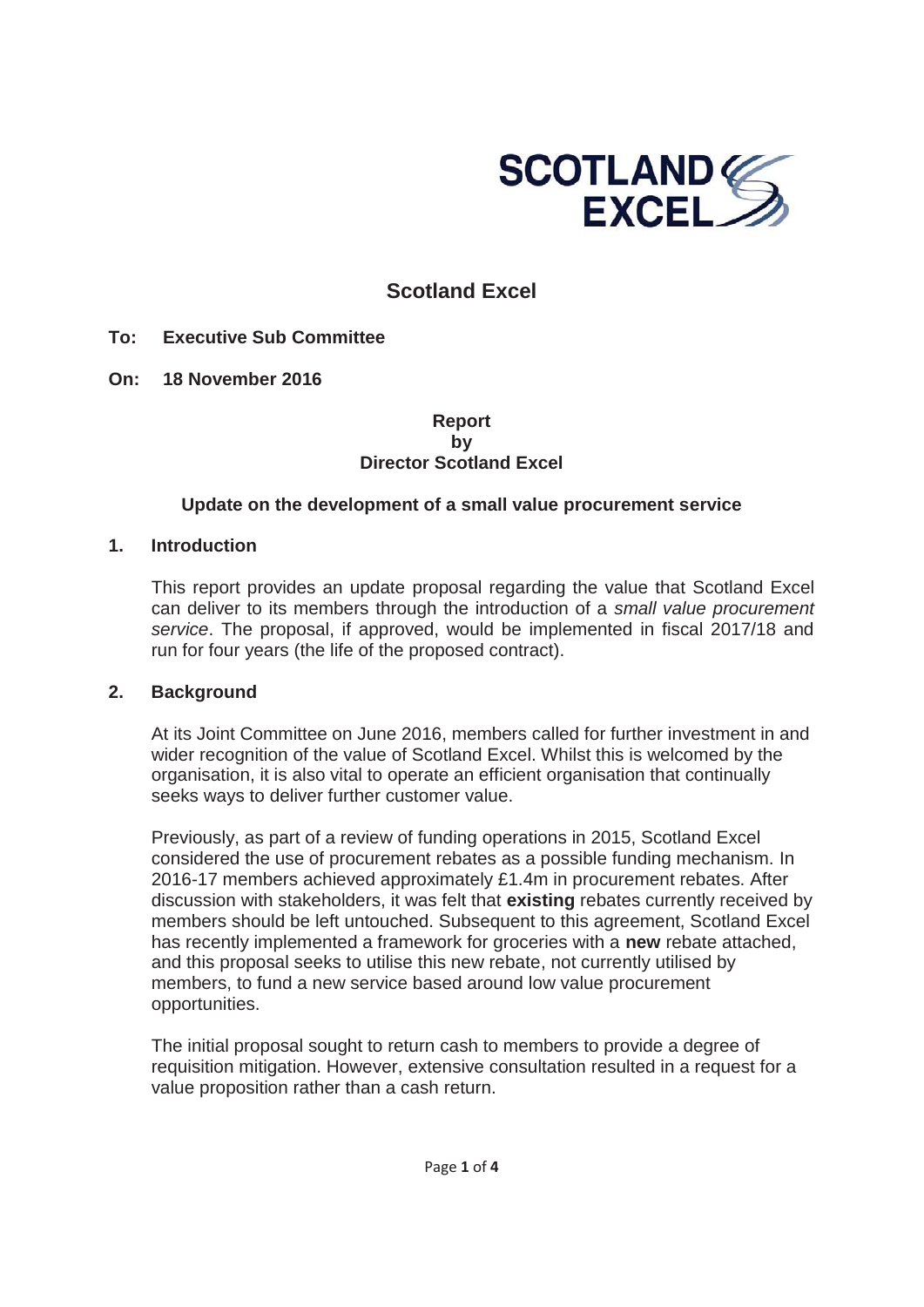As previously discussed, Scotland Excel has selected this contract for a number of reasons including timing, stability, predictability and availability of data. Appendix 1 shows the indicative source of rebates by council based on historical spend patterns

#### . **3. Operating Model**

Subject to approval, it is anticipated that the delivery team will mobilise from April 2017, and be active for the period of the relevant framework agreement of 4 years.

The contracts to be included in the delivery plan will be subject to agreement with local authority procurement teams and service users, and participation levels will drive contract inclusion. Given that contract delivery and mobilisation is likely to follow within 3 – 4 months of the team formation, it is likely that the detailed delivery schedule will be developed in the period January to March 2017.

Initial analysis based on various cumulative spend ranges would suggest that there are a number of contract areas that would be suitable for inclusion, a summary of which can be found in table 1.

| Spend Range (£000k) | No. of contracts | Estimated value (£000k) |
|---------------------|------------------|-------------------------|
| $500 - 1000$        | x5               | 4,200                   |
| $1000 - 1500$       | x3               | 3,400                   |
| 1500 - 2000         | x3               | 5,200                   |

*Table 1 : Contract range example* 

#### **4. Benefits Assessment**

Scotland Excel believe there are a number of benefits to members should this proposal be approved. The benefits are across three areas; cost avoidance, resources and contractual savings.

## *Cost Avoidance*

The benefits of collaborative procurement are well rehearsed. Scottish Government estimate that each public procurement exercise costs on average £12k to complete. Using the example provided in table 1, this would represent cost avoidance as follows in year 1:-

Average no. of councils participating in the sample contracts areas: 26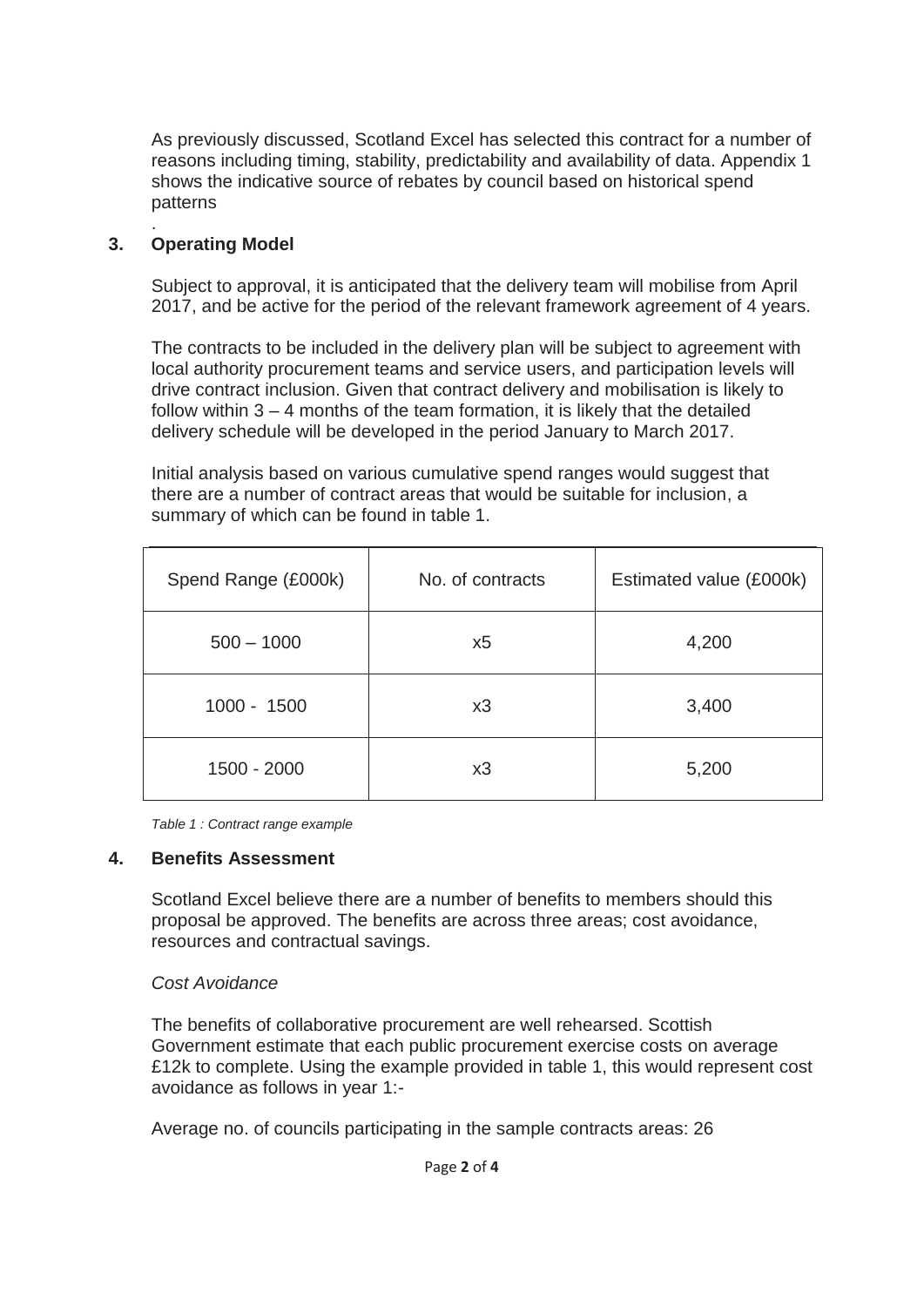Assuming that there is some collaborative activity currently in place, then assume that there are on average 5 procurement exercises taking place, per contract area (of which there are 11), per annum.

Cost avoidance:  $5 \times 11 \times £12k = £660k$ 

## *Resources*

Procurement teams across members, although currently under significant resource pressure, continue to deliver significant value. Recruitment of resources also continues to be a challenge. This proposal will help alleviate these challenges to a degree. Additionally it would be Scotland Excels intention to look to use this new area to develop staff and potentially afford an opportunity for a new modern apprenticeship and therefore encourage new talent into the procurement community.

## *Savings*

Scotland Excel anticipates that based on a collaborative and more focused approach to these procurement exercises that financial savings should be sought. Savings delivered to date, excluding social care contracts, have averaged 5.5%. On this basis, again based on the examples in table 1, the forecast savings based on spend of £12.8m would be £704k, which is in line with the Scotland excel forecast return of c.£5 for every £1 invested.

#### **5. Recommendations**

Members are requested to note the contents of this report, and endorse the introduction of the small value contracts team.